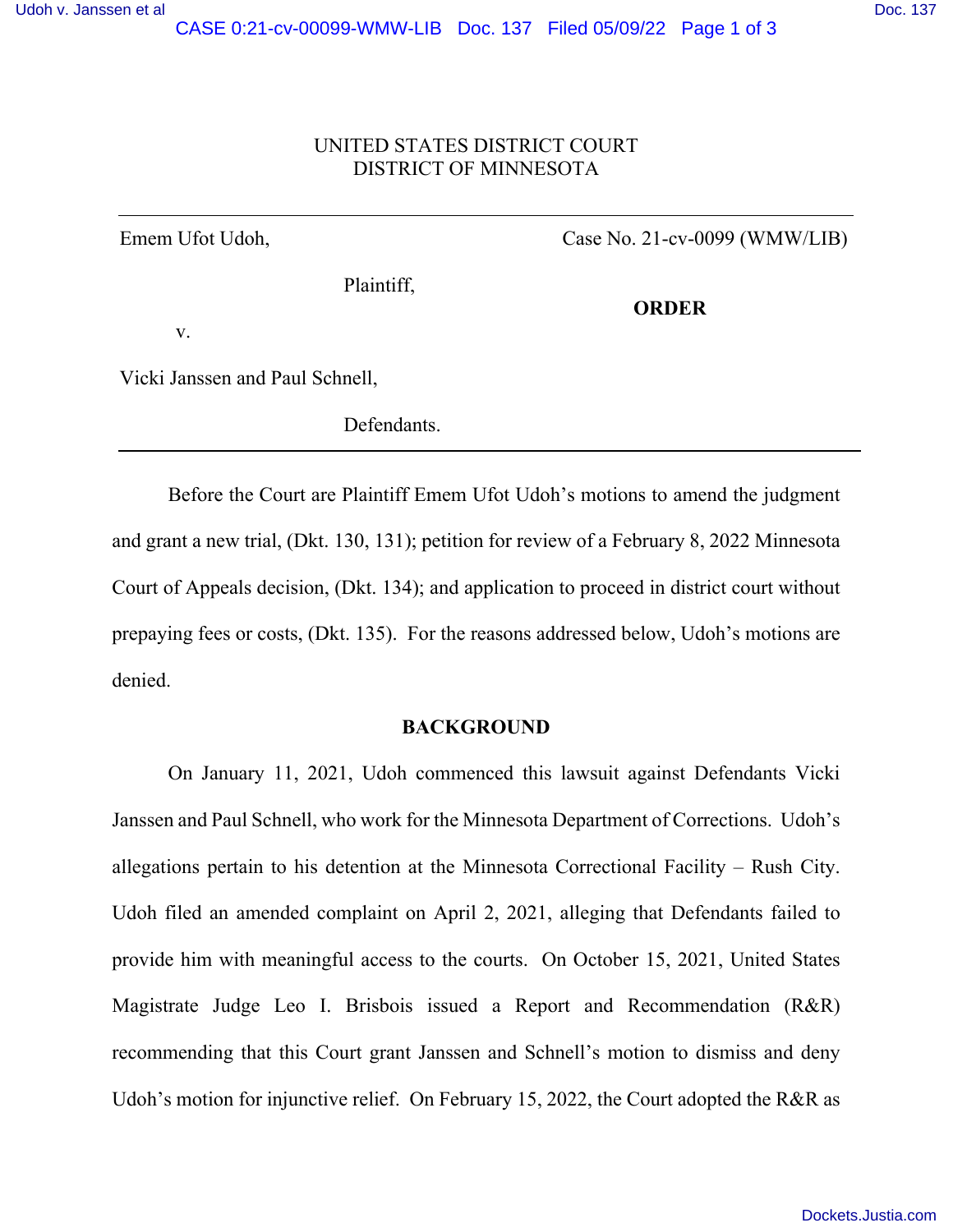#### CASE 0:21-cv-00099-WMW-LIB Doc. 137 Filed 05/09/22 Page 2 of 3

modified, granted Janssen and Schnell's motion to dismiss, and denied Udoh's motion for injunctive relief. The Court entered judgment on February 16, 2022. Udoh now moves this Court to amend the judgment and grant a new trial and petitions the Court to review a February 8, 2022 Minnesota Court of Appeals decision. The Court addresses Udoh's requests in turn.

### **ANALYSIS**

#### **I. Udoh's Motion to Amend the Judgment and Grant a New Trial**

 Udoh moves this Court to amend its judgment pursuant to Federal Rule of Civil Procedure 52(b) and grant a new trial pursuant to Federal Rule of Civil Procedure 59. Rule 52(b) provides that, within 28 days after the entry of judgment, a party may move the court to "amend its findings—or make additional findings—and may amend the judgment accordingly." Fed. R. Civ. P. 52(b). "Rule 52(b) applies to 'an action tried on the facts without a jury' in which the district court makes findings of fact." *Stewart v. Norcold, Inc.*, 24 F.4th 1183, 1185 (8th Cir. 2022) (quoting Fed. R. Civ. P. 52(a)(1)). Rule 59 is similarly predicated on a trial having occurred and provides that the "court may, on motion, grant a new trial on all or some of the issues—and to any party— . . . after a jury trial . . . or . . . after a nonjury trial." Fed. R. Civ. P. 59(a). Here, no trial occurred. Because the Court cannot grant Udoh relief pursuant to Rule 52(b) and Rule 59, the Court denies Udoh's motion brought under those rules.